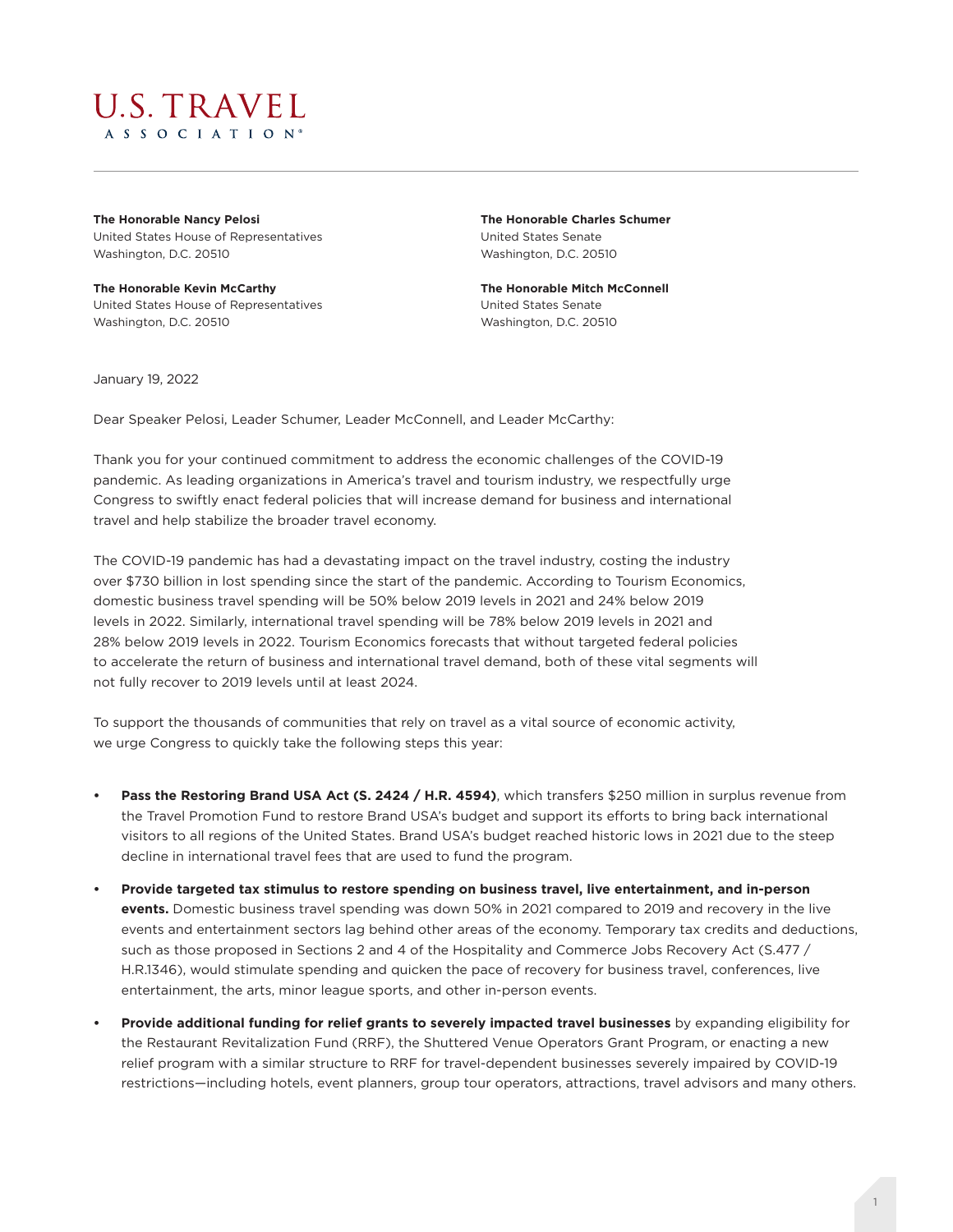A full list of the near-term steps that Congress and the Biden Administration can take to fully restore the travel community can be found here.

Thank you for your continued support of our industry and the millions of workers that rely on a strong and enduring travel recovery. We look forward to working with you in this effort.

#### Respectfully,

## **ALABAMA**

Alabama Tourism Department Alabama Veterans Museum & Archives Explore Fairbanks Greater Birmingham Convention & Visitors Bureau

### **ALASKA**

Alaska Travel Industry Association Alaska Wildland Adventures Eagle Bluffs MAT-SU CVB Sitka Tribe of Alaska Visit Anchorage

**ARKANSAS** Little Rock CVB

## **ARIZONA**

Best Western Pony Soldier BWH Hotel Group Connect Worldwide Destination Development Association Discover Flagstaff Experience Scottsdale Go Lake Havasu HelmsBriscoe Hot Air Expeditions Hotel Valley Ho Metro Hospitality LLC Olson Marketing Sedona Chamber of Commerce & Tourism Bureau Southwest Hospitality Management TSA Tours, Inc Visit Mesa Visit Phoenix

### **CALIFORNIA**

Accor ADARA Amador Council of Tourism America 4 You L.L.C.

BayEcotarium.org Best Western Hotels of Marin County Blazing Saddles Bike Rentals and Tours California Travel Association Chancellor Hotel on Union Square City of Pismo Beach CVB DEB Entertainment LLC Desert Adventures Destination Analysts Destination Irvine Destination Marketing Association of the West Discover Inland Empire EAGLERIDER Eventis Destination Management EZ Alliance dba Extreme Tours and EZ Tours Fisherman's Wharf Merchants Association Fun Roads Media Inc. Furfine Network, LLC Got Heat? Greater Palms Springs CVB Hampton Inn Ukiah Highgate Hotels, SF Hollywood Hotel HPNGLOBAL NETWORK Incredible Adventures Karmel Shuttle Service Kushman Hotels Lake Tahoe Visitors Authority Legends Hospitality Los Angeles Tourism & Convention Board Mammoth lakes Tourism Marin Convention & Visitors Bureau Newport Beach and Company Nikko Hotels International Noble House Hotels & Resorts Outrigger Hotels and Resorts Pasadena Convention & Visitors Bureau Perfect Touch Event Decor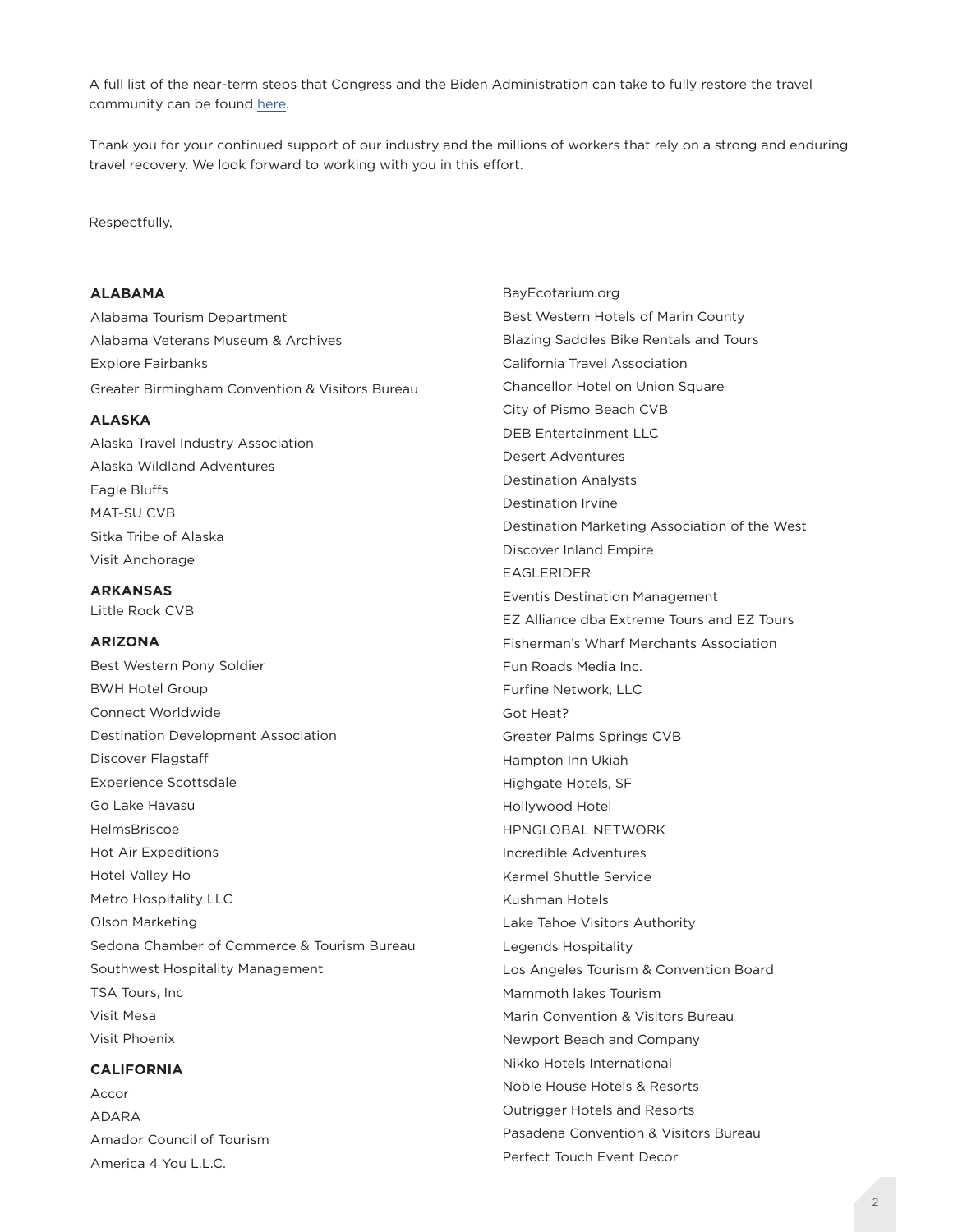PIER 39 PKT Tours USA, Inc. Powers of Marketing Premier World Discovery Ramada Santa Barbara Rancho Cordova Travel & Tourism Redac Hotel Richard Nixon Presidential Library and Museum San Diego Tourism Authority San Francisco International Airport San Francisco Travel Association San Mateo County/Silicon Valley Convention and Visitors Bureau Santa Monica Travel & Tourism Shasta-Cascade Wonderland Association Six Flags Magic Mountain Sonoma County Tourism Southern California Coach Sports Leisure Vacations Starline Tours of Hollywood Inc. Taj Campton Place Takeoff Travelers The Cupertino Hotel & The Grand Hotel The Outlet Resource Group Tour America LLC Tourism Economics TravDek Travel Costa Mesa Travel Santa Ana US Cultural & Heritage Marketing Council USS Midway Museum Ventura County Lodging Association Visit Anaheim Visit California Visit Concord, CA Visit Greater Palm Springs Visit Huntington Beach Visit Santa Rosa Visit Stockton Visit Temecula Valley Visit Vallejo Visit Ventura Yankee Leisure Group **COLORADO**

Beaver Run Resort and Conference Center Birdsall Marketing

Boulder Convention and Visitors Bureau Denver International Airport Destination Colorado Meetings destinationcoupons.com International Tourism Marketing Magnolia Hotel Denver, a Tribute Portfolio Hotel Phocuswright Rocky Mountain Holiday Tours The Broadmoor Vail Resorts Vail Valley Partnership Visit Aurora, CO Visit Colorado Springs Visit Denver Visit Durango Visit Fort Collins

## **CONNECTICUT**

Booking Holdings Inc. Fare Audit Inc Tauck Unicomm

## **DISTRICT OF COLUMBIA**

#### AAHOA

American Gaming Association American Hotel & Lodging Association American Resort Development Association American Society of Association Executives Cruise Lines International Association Destination DC International Franchise Association National Blacks in Travel & Tourism Collaborative National Federation of Tourist Guides-USA U.S. Travel Association

#### **DELAWARE**

Greater Wilmington CVB Southern Delaware Tourism

# **FLORIDA**

A Paradise Vacation Rentals American Executive International Corp. Arrivalist Beach Vacation Rentals Lodging Group Connect Travel CutTime, LLC Dolphin Limousine Service, Inc. Easy Time Travel LLC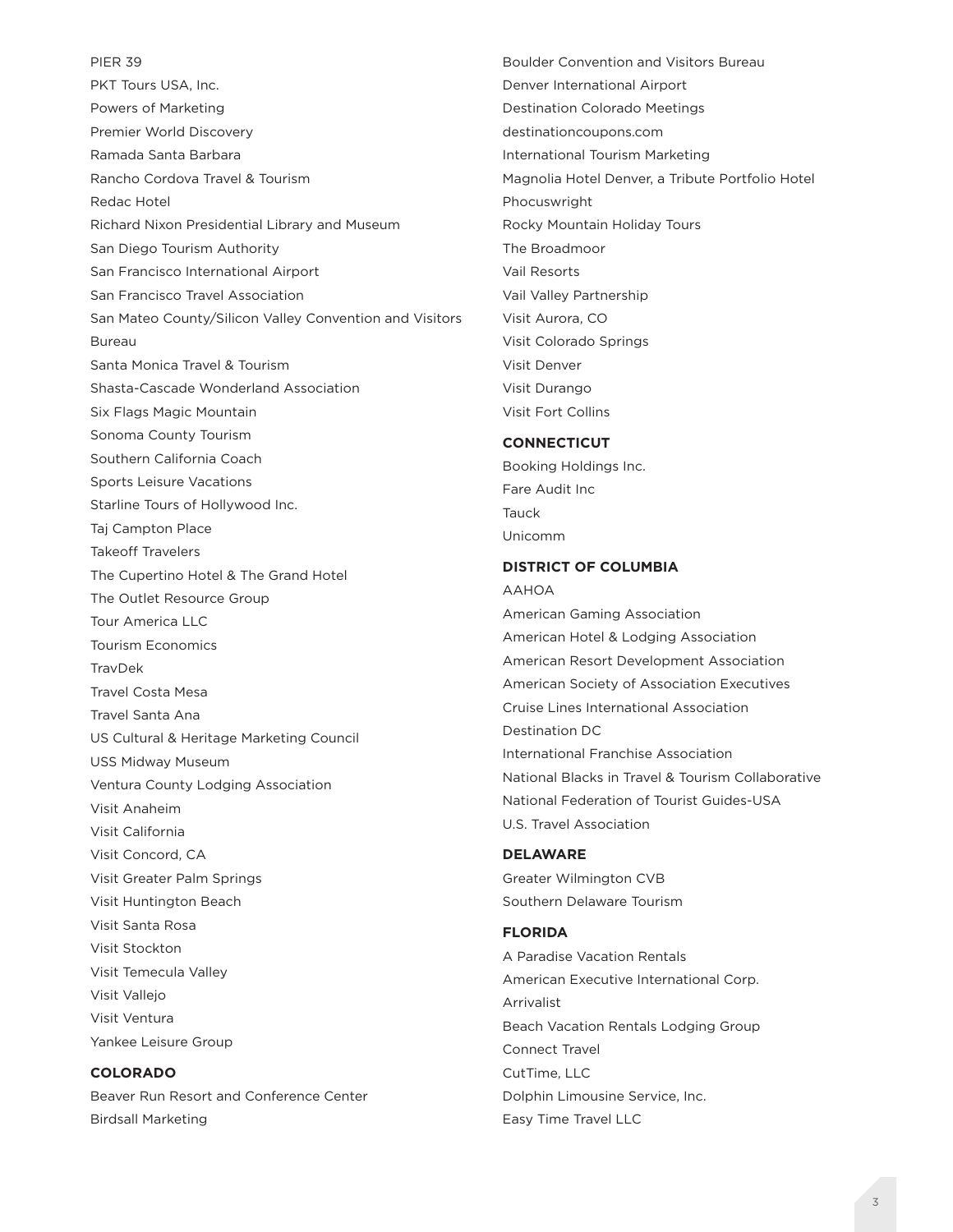Enterprise Holdings Experience Florida's Sports Coast Experience Kissimmee Express Travel Global Hospitality Marketing Link GMCVB Greater Miami Convention & Visitors Bureau Greater Orlando Aviation Authority Hello! Destination Management Historic Tours of America IAAPA, The Global Association for the Attractions Industry Innisbrook Golf Resort InterConnect Travel LLC JBVacations.com, Inc. Lexicon Travel Mary Kay Vrba Consulting Miles Partnership Naples Marco Island Everglades CVB New Smyrna Beach Area Visitors Bureau Paradise Advertising & Marketing Inc. Personal RGE Tours and Travel Plantation On Crystal River Sawgrass Recreation Park Space Tours bus. sunny isles beach tourism and marketing council TBO.COM The Sisu Group LLC Travel + Leisure Co. Travelzoo Vacayou Wellness Travel Visit Orlando Visit Panama City Beach Visit Pensacola Visit St. Pete/Clearwater Visit Tampa Bay Wyndham Grand Clearwater Beach Zimple Rentals Inc.

# **GEORGIA**

Albany Convention and Visitors Bureau ATL Airport District CVB Atlanta Convention & Visitors Bureau Destination Augusta (GA) Esra Calvert Consulting Explore Brookhaven Exposition Development Company Inc Gather Media Network, LLC

Herschend Family Entertainment IHG Hotels & Resorts Prestige Travel of Dunwoody Ltd Society of Independent Show Organizers (SISO) Southeast Tourism Society Travel South USA **Travelport** Visit Macon, Inc. Visit Savannah Visit Columbus, GA

#### **GUAM**

Guam Visitors Bureau

#### **HAWAII**

Hawai'i Lodging & Tourism Association Hawai'i Tourism Authority Kaanapali Beach Hotel Sun Islands Hawaii, Inc.

# **IOWA**

Catch Des Moines Iowa Travel Industry Partners ITA Group LeClaire, Iowa Tourism Visit Pella- Pella CVB

# **IDAHO**

**CityPASS** Boise Metro Chamber Go City

## **ILLINOIS**

Abercrombie & Kent Association Forum Blackhawk Waterways CVB Chicago's First Lady Cruises Choose Chicago City Cruises Encore Gray Line Chicago Great Rivers & Routes Tourism Bureau Holiday Inn Chicago Mart Plaza Hyatt Hotels Corporation Hyatt Place - Chicago Illinois Hotel & Lodging Association Rockford Area Convention & Visitors Bureau Springfield Convention & Visitors Bureau TimeZoneOne Visit Champaign County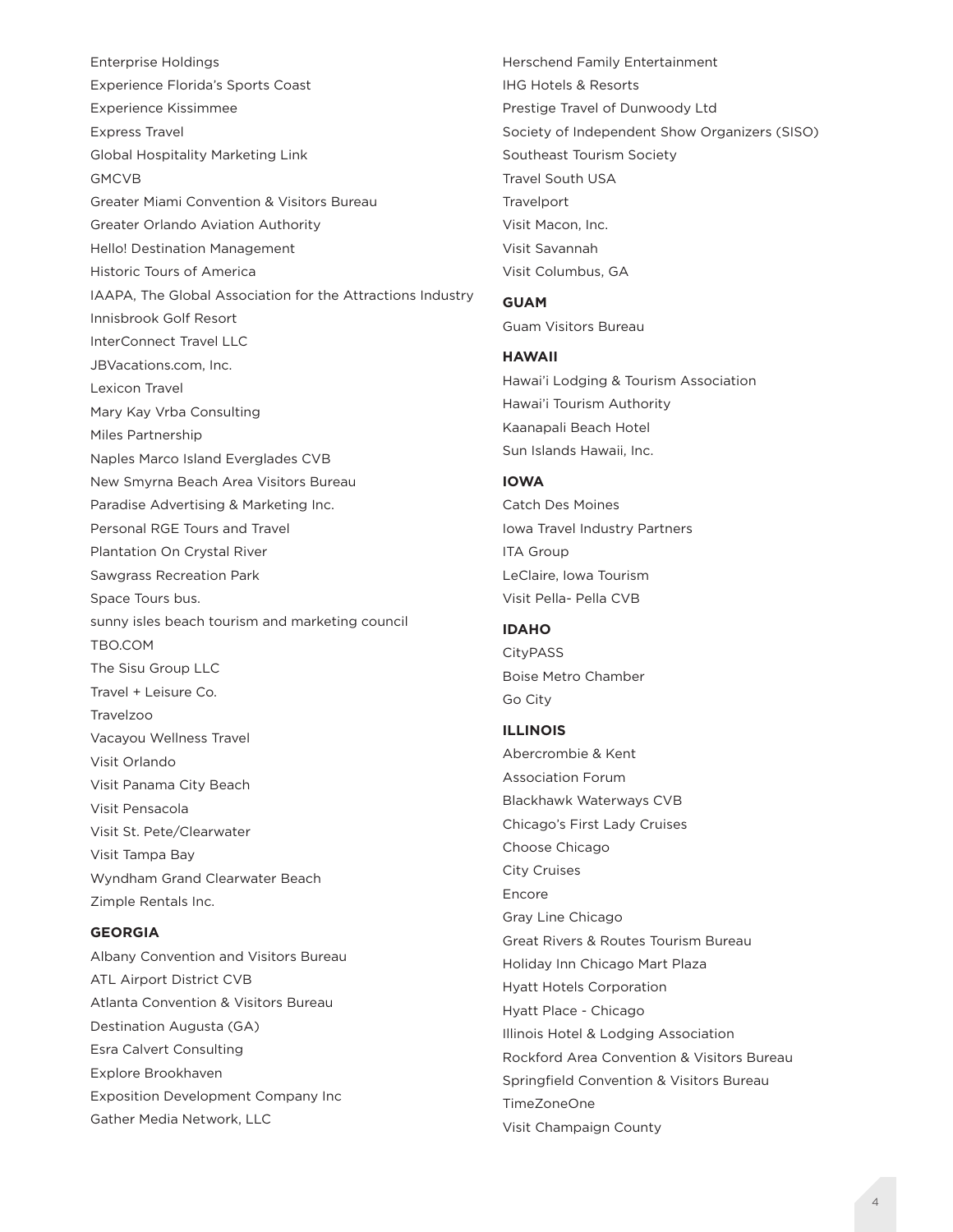Visit Lake County Hyatt Corporation Visit Quad Cities Chicago Department of Aviation

## **INDIANA**

Hamilton County Tourism Inc. Indiana Dunes Tourism Indiana Tourism Association SoIN Tourism TRAVELS BY CHARLOTTE, LLC. Visit Indy Visit Lafayette-West Lafayette Visit South Bend Mishawaka Cornerstone Information Systems

### **KANSAS**

Visit Topeka City of Fort Scott Kansas Tourism Overland Chauffeured Services Visit Overland Park, Inc Visit Shawnee

### **KENTUCKY**

Bullitt County KY Tourism International Inbound Travel Association Lexington Convention and Visitors Bureau Louisville Tourism National Tour Association Paducah Convention & Visitors Bureau The Group Travel Leader Inc Visit Jessamine Tourism Office VisitLEX

#### **LOUISIANA**

Iberia Parish Convention & Visitors Bureau Louisiana Travel Association New Orleans & Company Shreveport-Bossier Convention & Tourist Bureau Vermilion Parish Tourist Commission Visit Baton Rouge Visit Lake Charles

#### **MASSACHUSETTS**

Best Western Plus Cold Spring GoNOMAD Travel Greater Boston Convention and Visitors Bureau Greater Springfield Convention and Visitors Bureau Martha's Vineyard Chamber of Commerce | Visit Martha's Vineyard Open the Door, Inc. See Plymouth Southeastern Massachusetts Visitors Bureau Sports Travel and Tours TourMappers.com Cape Cod Chamber of Commerce

#### **MARYLAND**

**TripAdvisor** 

Access Intelligence Caldwell CPAs Choice Hotels International, Inc. Clarion Resort Fontainebleau Hotel ConferenceDirect Destinations International Experience Prince George's Greater Ocean City Chamber of Commerce Hilton Garden Inn/Homewood Suites Baltimore Inner Harbor Hotels Hostelling International USA Incoming America Tours Inc. Lockheed Martin Corporation Marriott International Marshall Hotels & Resorts Maryland Jockey Club Maryland Office of Tourism Maryland Tourism Coalition National Aquarium Ocean City Hotel-Motel-Restaurant Association PM Hotel Group Rent-A-Tour Schooner Woodwind Sailing Cruises Sport and Entertainment Corp of Maryland Visit Annapolis & Anne Arundel County Visit Baltimore Visit Montgomery, MD

#### **MAINE**

Maine Tourism Association

### **MICHIGAN**

Explore Brighton Howell Area Greater Lansing Convention & Visitors Bureau Holland Area Convention & Visitors Bureau Mackinac Island Tourism Michigan Association of CVBs Mt. Pleasant Area CVB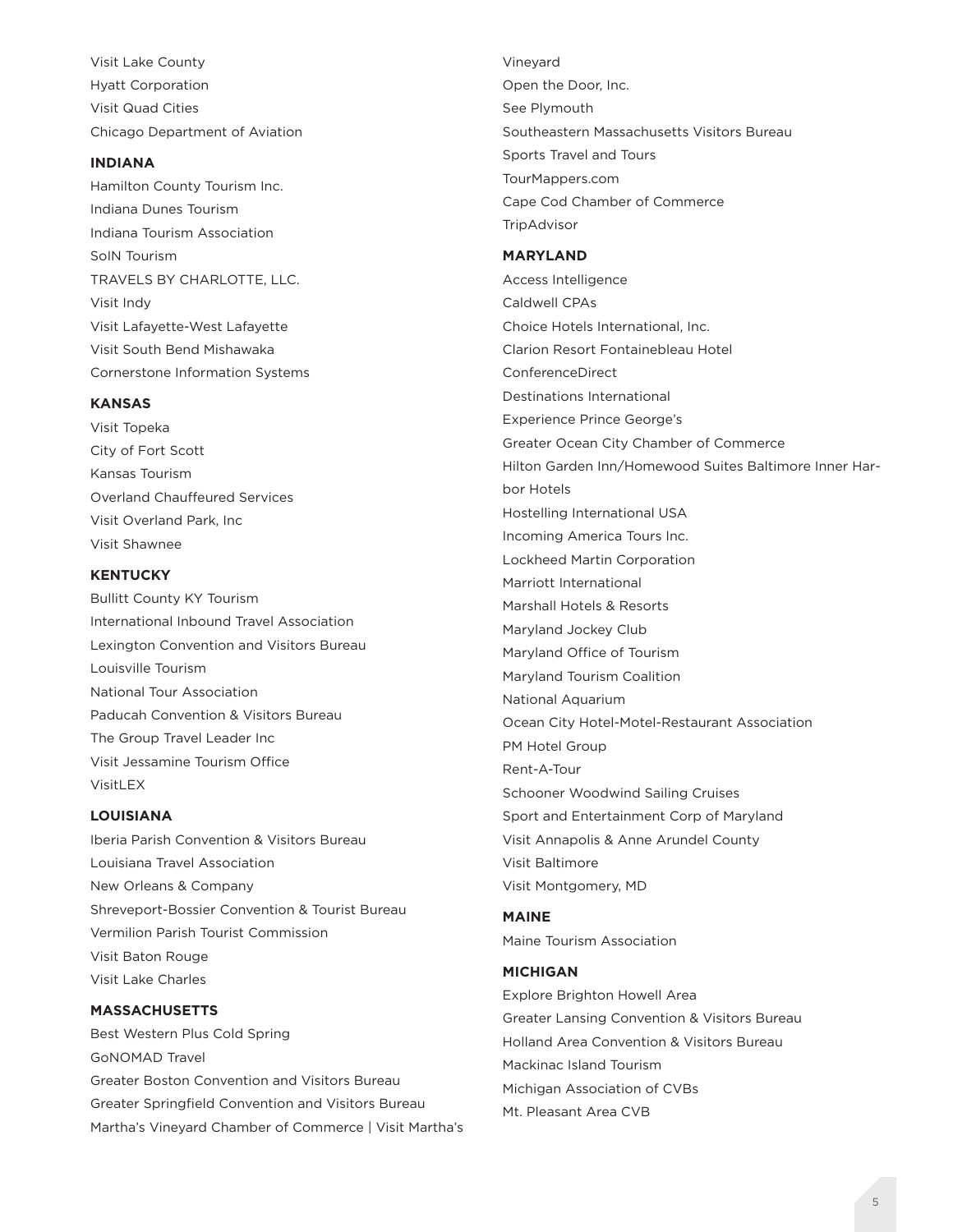Saugatuck Douglas Area Convention & Visitors Bureau The Henry Ford Tourism Industry Coalition of Michigan Travel Leaders-Troy Traverse City Tourism Visit Detroit Visit Muskegon

### **MINNESOTA**

Explore Minnesota Tourism Bloomington, MN CVB- Home of Mall of America Language & Friendship, Inc. Meet Minneapolis Minneapolis Northwest Tourism Odyssey Resorts SearchWide Global Visit Inver Grove Heights

#### **MISSOURI**

Branson Regional Arts Council Branson Show League Buchanan County, MO Tourism Board Explore Branson Explore St Louis Jerry Presley's God and Country Theaters.com Making Memories Tours Maritz Holdings & Maritz Global Events Midas Hospitality

## **MISSISSIPPI**

Barkley Travel Service Inc. Mississippi Tourism Association Ridgeland Tourism Commission Tishomingo County Development Foundation Visit Columbus, Mississippi Visit Jackson Visit Vicksburg

**MONTANA** Glacier Country Tourism

## **NORTH CAROLINA**

Charlotte Regional Visitor Authority/Visit Charlotte Fayetteville (NC) Area CVB Greater Raleigh Convention & Visitors Bureau Haywood County Tourism Development Authority Mount Airy Tourism Development Authority No Luggage, LLC North Carolina Travel Industry Association Pinehurst Southern Pines Aberdeen Area CVB

Visit Greenville, NC Visit NC Visit Raleigh Young Strategies, Inc.

### **NORTH DAKOTA**

North Dakota Department of Commerce Valley City Tourism

**NEBRASKA** Columbus Area Visitors Bureau

#### **NEW HAMPSHIRE**

Lakes Region Tourism Association White Mountains Attractions Association

#### **NEW JERSEY**

American Explore Tours & Services Dana Communications Greater Newark Convention Visitors Bureau Group Dining Destinations LLC Holidaze Tours & Travel Lead Dog Meeting & Event Management Meet AC New Jersey Tourism Industry Association Tourism Diversity Matters

## **NEW MEXICO**

Sun Tours TOURISM Santa Fe

# **NEVADA**

Bindlestiff Tours Caesars Entertainment Carson Valley Visitors Authority Four Queens Hotel and Casino ITRG Marketing Las Vegas Convention and Visitors Authority Mardi Gras Hotel & Casino MGM Resorts International Plaza Hotel & Casino - Las Vegas, Nevada Reno Tahoe Resorts World Las Vegas Travel Nevada **TravelNevada** Vegas Chamber Venetian Resort Las Vegas White Pine County Tourism Windigo USA, Inc.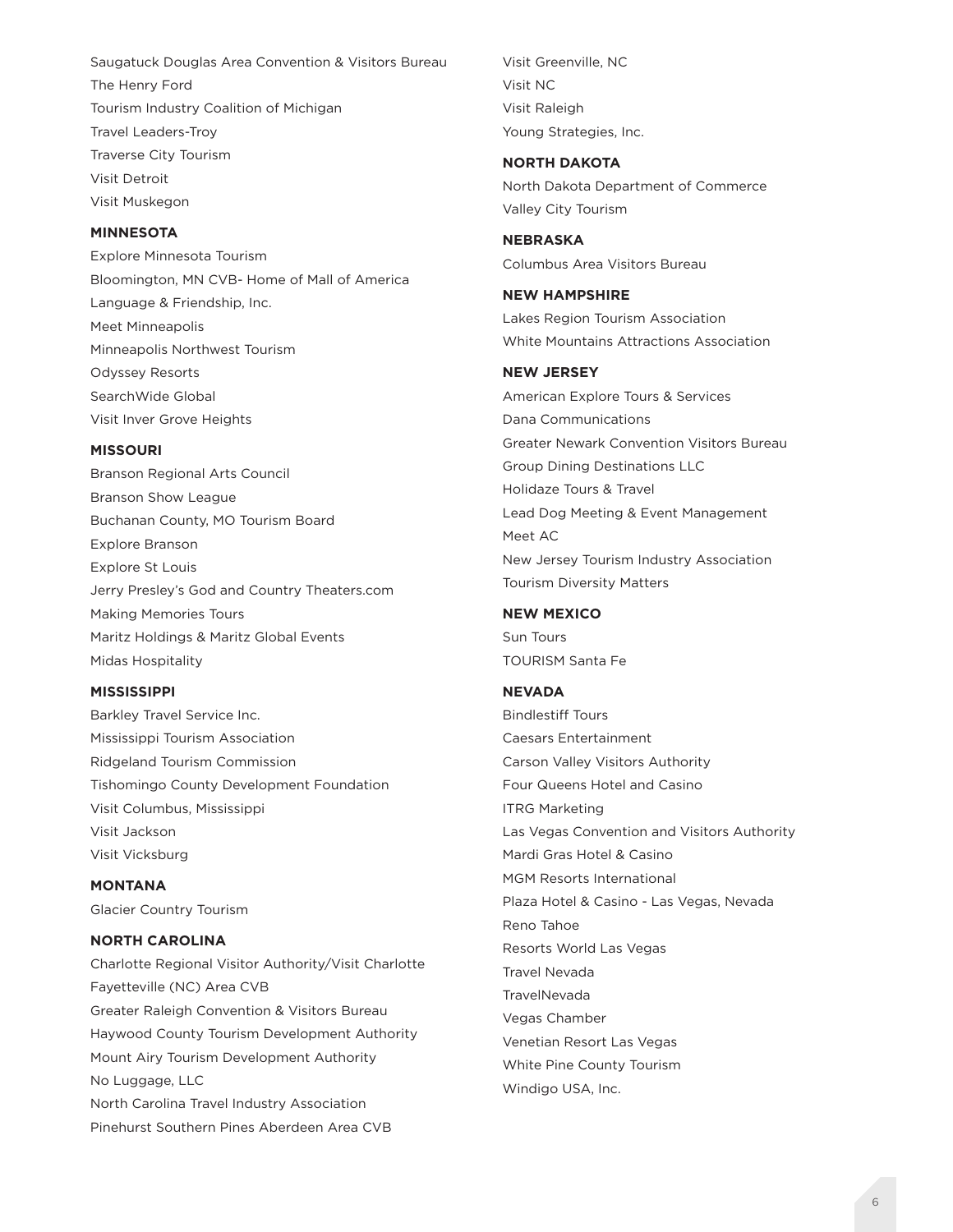## **NEW YORK**

ALON Marketing Group American Express B2 TRAVEL GROUP Blue Time Broadway Inbound Cosmopolitan Incentives Destination Marketing Corporation (Otsego & Schoharie Counties NY) Destination Niagara USA Discover Long Island Discover Schenectady East Shore Marketing G2 Travel Guides Association of New York City InterContinental New York Barclay Loews Hotels & Co M&R Hotel Mgmt. Mower New York State Tourism Industry Association NYC & Company NYU Tisch Center of Hospitality OKT Travel Inc. Oneida County Tourism Oswego County RMP Travel Inc Saratoga County Chamber of Commerce Starr Travel Insurance Sullivan Catskills Visitors Association TEAMAMERICA inc. The Shubert Organization The Wallace Hotel/The Lucerne Hotel **TrailBuddi** United States Tour Operators Association Vamoose Bus Visit Binghamton Visit Buffalo Niagara Volatour Inc. Washington Square Hotel, LLC Wyndham Hotels & Resorts

### **OHIO**

Butler County Visitors Bureau Dayton Convention & Visitors Bureau Destination Cleveland Destination Europe, LLC Destination Mansfield-Richland County Enjoy Oxford Great Lakes Publishing Lake Erie Shores & Islands Longwoods International National Scenic Byway Foundation Ohio Travel Association Tuscarawas County Convention and Visitors Bureau Zanesville-Muskingum County Convention and Visitors Bureau Provident Travel Sports Events and Tourism Association

#### **OKLAHOMA**

Chickasaw Country Oklahoma Travel Industry Assn Visit Stillwater

### **OREGON**

Coos Bay-North Bend Visitor & Convention Bureau Coraggio Group Millennials in Travel Oregon Coast Visitors Association, Inc. Oregon Restaurant & Lodging Association Portland Rose Festival Foundation Travel Lane County Travel Oregon Travel Portland Washington County Visitors Association

# **PENNSYLVANIA**

Attractour Bellefonte Art Museum for Centre County Bridge Inn Pleasantville Butler County Tourism Chester County CVB Discover Lancaster Downtown State College Improvement District Estya Hotel Milesburg (Formerly Quality Inn Milesburg) Greater Philadelphia Cultural Alliance Gulph Creek Development Hospitality Asset Management Company Huntingdon County Visitors Bureau Judy's on Cherry, LLC Pennsylvania Restaurant & Lodging Association Pennsylvania's Americana Region Visitors Bureau Philadelphia Convention & Visitors Bureau Pocono Mountains Visitors Bureau Pranam Narayan LLC Reading Hotels LLC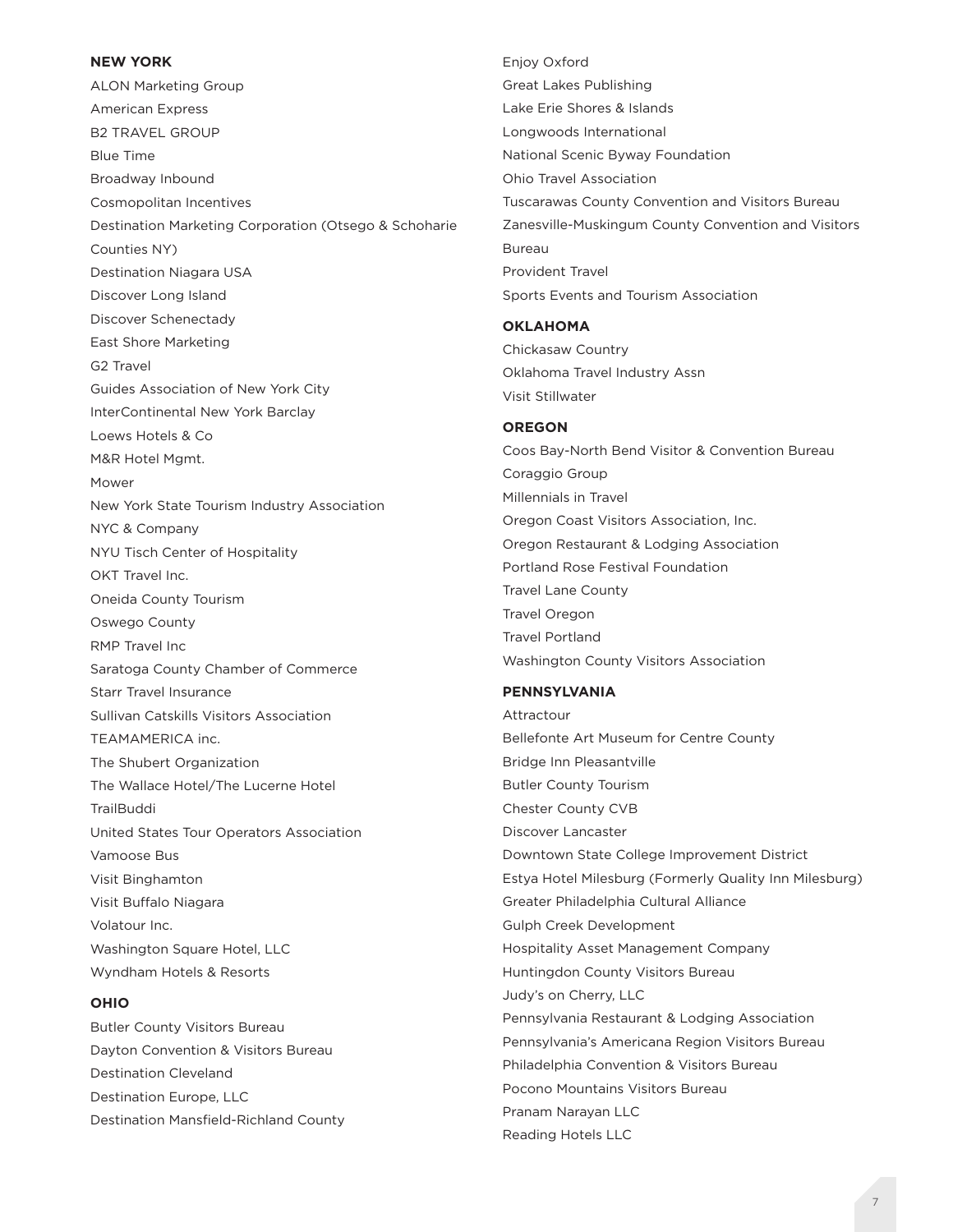Residence Inn by Marriott Reading Rodeway inn Tempest, Philadelphia Temple University The Happy Valley Adventure Bureau Tussey Mountainback 50 Mile Relay and Ultramarathon Visit Hershey & Harrisburg Visit Philadelphia VisitErie Wyndham Garden State College Penn's Cave Inc. Visit Bucks County Titan Hotel Group

#### **PUERTO RICO**

Discover Puerto Rico

## **RHODE ISLAND**

Discover Newport

## **SOUTH CAROLINA**

Bulldog Tours Cilla Travel LLC Coastal South Carolina USA Explore Charleston Hilton Head Island-Bluffton Chamber of Commerce Myrtle Beach Area Chamber & CVB National Golf Course Owners Association, INC South Carolina Parks, Recreation & Tourism VisitGreenvilleSC

#### **SOUTH DAKOTA**

Experience Sioux Falls Hegg Companies, Inc. South Dakota Department of Tourism Visit Rapid City Watertown Convention & Visitors Bureau

# **TENNESSEE**

Bike Tours Direct LLC Johnson City Convention and Visitors Bureau Memphis Tourism Morristown Area Chamber/Visit Morristown TN Nashville Convention and Visitors Corp STR TKC Hospitality Visit Columbia

# **TEXAS**

2020 Exhibits Achieva Global Meetings, LLC AJR Media Group Alley Theatre Amarillo Convention and Visitors' Bureau Arlington Convention & Visitors Bureau Associated Luxury Hotels International (ALHI) Beaumont CVB Discover Denton Texas Geronimo Adventure Park Grand Galvez Grapevine Convention & Visitors Bureau Greater Houston Convention Bureau Grundfos Holding H Town Restaurant Group Hampton I-10W Houston Energy Corridor HFC / GHCVB Hilton Houston Post Oak by the Galleria Holiday Inn Houston Downtown Hotel Icon Houston Airports Houston First Corporation Hyatt Regency Houston West International Association of Exhibitions and Events International Association of Venue Managers Irving (Texas) Convention & Visitors Bureau Irving Convention and Visitors Bureau Joyride Houston, LLC Lemond Kitchen Live Nation Meetings Professionals International Metropolitan Transit Authority of Harris County Nawabi Travel NVivo Party Parrots Shenandoah Convention and Visitors Bureau Sheraton Suites Houston near the Galleria/Driftwood Hospitality Management Society for the Performing Arts Houston The Bell Tower on 34th The Houstonian Hotel, Club & Spa Ultimate Ventures, a DMC Network Company Uptown Management District Visit Austin Visit Bastrop Visit Bay Area Houston CVB Visit Corpus Christi Visit Fort Worth

Aimbridge Hospitality